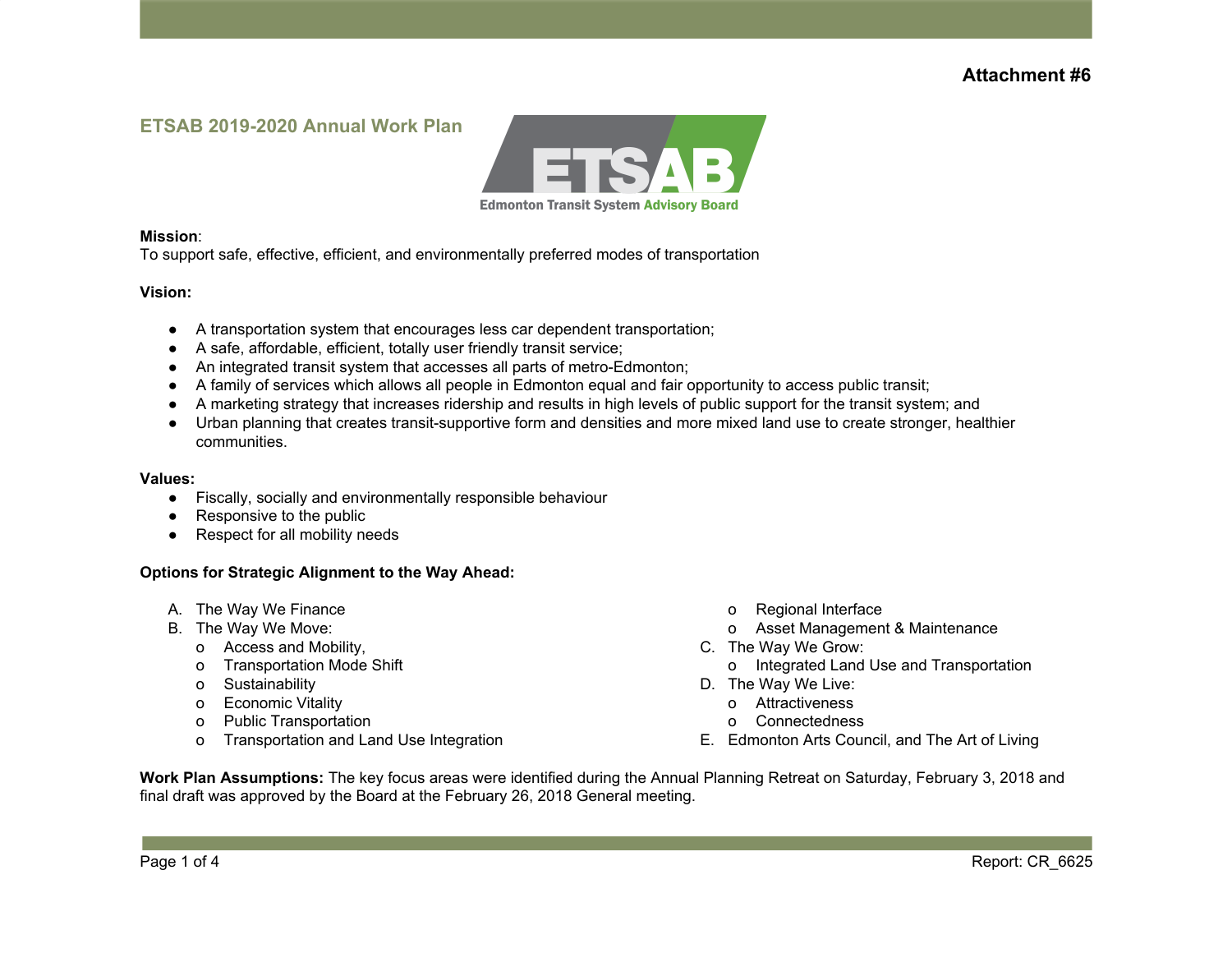| <b>Standing Items</b> |                                               |                                                                                                                                   |                                                      |                          |            |            |                        |                        |            |                                                             |
|-----------------------|-----------------------------------------------|-----------------------------------------------------------------------------------------------------------------------------------|------------------------------------------------------|--------------------------|------------|------------|------------------------|------------------------|------------|-------------------------------------------------------------|
| #                     | <b>Title</b>                                  | <b>Description</b>                                                                                                                | <b>Deliverable</b>                                   | Lead                     | 2019<br>Q2 | 2019<br>Q3 | 2019<br>Q <sub>4</sub> | 2020<br>Q <sub>1</sub> | 2020<br>Q2 | <b>Strategic</b><br><b>Alignment to</b><br>the Way<br>Ahead |
| 1                     | <b>Budget</b><br><b>Review</b>                | Standing project undertaken<br>annually by ETSAB -<br>Comments on the annual<br>budget submitted to council                       | Letter                                               | Phil                     |            |            |                        |                        |            | $\overline{A}$                                              |
| $\mathbf{2}$          | Team<br>building/<br><b>Board</b><br>Admin    | New Member Orientation and<br>Internal Process Reviews -<br>Annual recruitment support<br>and records management                  | Orientation<br>session and<br>information<br>package | Bob/Jorge                |            |            |                        |                        |            | n/a                                                         |
| 3                     | Follow-up<br>on ETSAB<br>Reports              | Past Reports<br>Recommendations and<br>Actions follow-up                                                                          | Letter to<br>Council or<br>City Admin                | Reference<br>table below |            |            |                        |                        |            | A, B, D                                                     |
| 4                     | Liaise with<br>relevant<br>City<br>Committees | Attend meetings of<br>committees linked to Transit<br>in Edmonton and bring<br>updates back to Board<br>meetings                  | Presentation                                         | Reference<br>table below |            |            |                        |                        |            | E                                                           |
| 5                     | <b>ETS Liaison</b>                            | Stay current on ETS priorities                                                                                                    | n/a                                                  | Charlie                  |            |            |                        |                        |            | <b>B, C, D, E</b>                                           |
| 6                     | Transit<br>Innovation                         | The Transit Innovation is a<br>standing sub-committee<br>that annually provides a<br>social forum for<br>open-ended discussion to | Letter                                               | Maurice                  |            |            |                        |                        |            | All                                                         |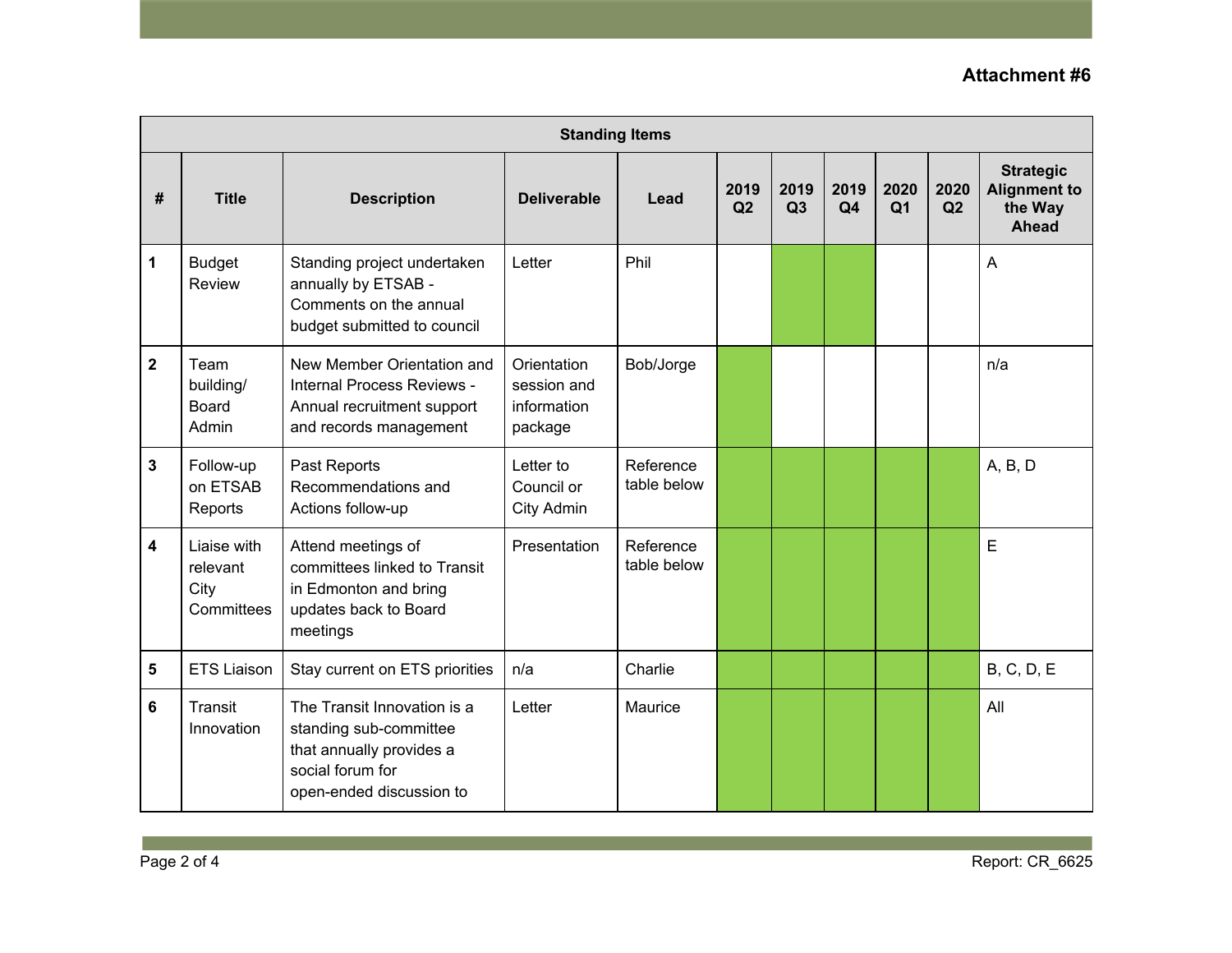|                |                                                         | help integrate new<br>members and formulate<br>ideas and opinions as a<br>Board - Socialize and<br>discuss topics members<br>are knowledgeable,<br>passionate, or interested in<br>as they relate to transit. |                                                          |         |            |            |                        |                        |            |                                                             |
|----------------|---------------------------------------------------------|---------------------------------------------------------------------------------------------------------------------------------------------------------------------------------------------------------------|----------------------------------------------------------|---------|------------|------------|------------------------|------------------------|------------|-------------------------------------------------------------|
|                | Sub-Committees (Planned Finish - end of 2018-2019 term) |                                                                                                                                                                                                               |                                                          |         |            |            |                        |                        |            |                                                             |
| #              | <b>Title</b>                                            | <b>Description</b>                                                                                                                                                                                            | <b>Deliverable</b>                                       | Lead    | 2018<br>Q2 | 2019<br>Q3 | 2018<br>Q <sub>4</sub> | 2019<br>Q <sub>1</sub> | 2019<br>Q2 | <b>Strategic</b><br><b>Alignment to</b><br>the Way<br>Ahead |
| $\overline{7}$ | Transit<br>Communi-<br>cations                          | <b>Transit Customer Interactions</b><br>(2-Way comms, encouraging<br>ridership)                                                                                                                               | Report or<br>Letter to<br>Urban<br>Planning<br>Committee | Isabell |            |            |                        |                        |            | B, D                                                        |
| 8              | Integrating<br>Land Use<br>and<br>Transit<br>Policies   | Policy support for transit<br>oriented development (TOD)                                                                                                                                                      | Report or<br>Letter to<br>Urban<br>Planning<br>Committee | Mariah  |            |            |                        |                        |            | A, B, C, D                                                  |